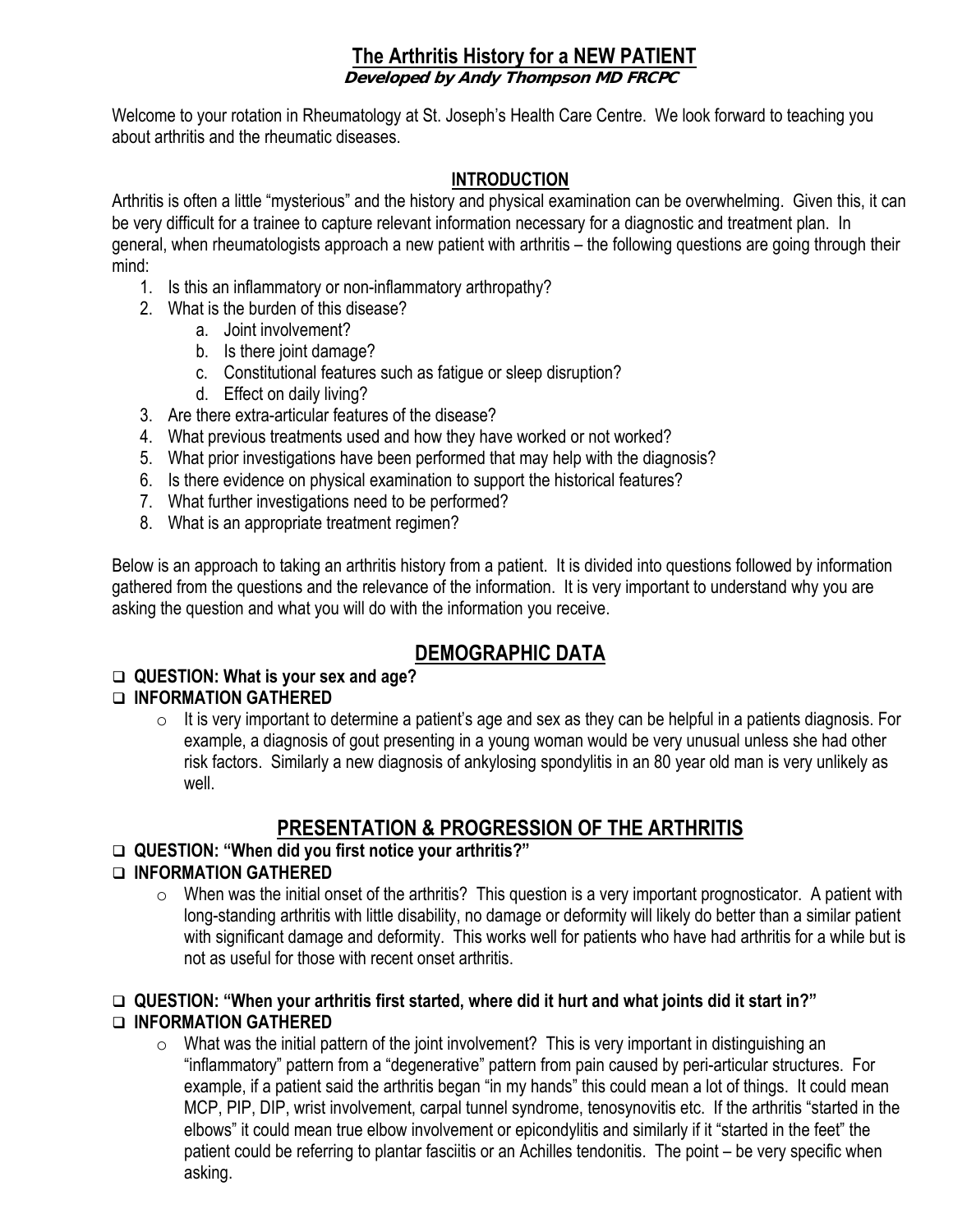- o *IMPORTANT POINT:* Primary Osteoarthritis does not involve the MCPs, Wrists, Elbows, Shoulders, Ankles, or 2-5 MTPs. Arthritis involving these joints is either Secondary Osteoarthritis (Secondary to previous trauma, infection etc) or it is an Inflammatory Arthritis.
- $\circ$  The number of joints involved at the beginning.
	- **Monoarthritis (1):** Typically the way osteoarthritis begins especially if it is in a lower extremity weight bearing joint. However, an inflammatory arthritis may begin as a monoarthritis as well.
	- **Oligoarthritis (1-4):** Can be an early presentation of an inflammatory arthritis but may also represent a degenerative process.
	- **Polyarthritis (>4):** Usually associated with an inflammatory arthritis.



### **QUESTION: "How long did it take for your arthritis to first start?" INFORMATION GATHERED**

- $\circ$  The pattern of onset of the arthritis:
	- **Acute Onset (Overnight-Days):** It is unusual for a degenerative problem to being suddenly "out of the blue" unless there has been some aggravating event (i.e. trauma). Inflammatory arthritides that often begin acutely include crystalline arthropathies, infectious arthritis, and reactive arthritis. Other inflammatory types of arthritis usually begin a little bit more insidiously but we still do see acute presentations from time to time.
	- *Subacute Onset (Weeks):* This is a more typical presentation for an inflammatory arthritis. The most common pattern is one which slowly adds more joints over time. It might begin in the hands and then over a period of weeks begin to add other joints such as wrists, knees, ankles, feet etc. This is known as the additive pattern.
	- *Chronic Onset (Months to Years):* This is a more typical presentation for a degenerative type of arthritis. The only caveat is sometimes patients with inflammatory arthritis have not had an early diagnosis and their arthritis has progressed for some time.

# **QUESTION: "How has your arthritis progressed and what joints does it involve now?" INFORMATION GATHERED**

 $\circ$  The pattern of progression of the arthritis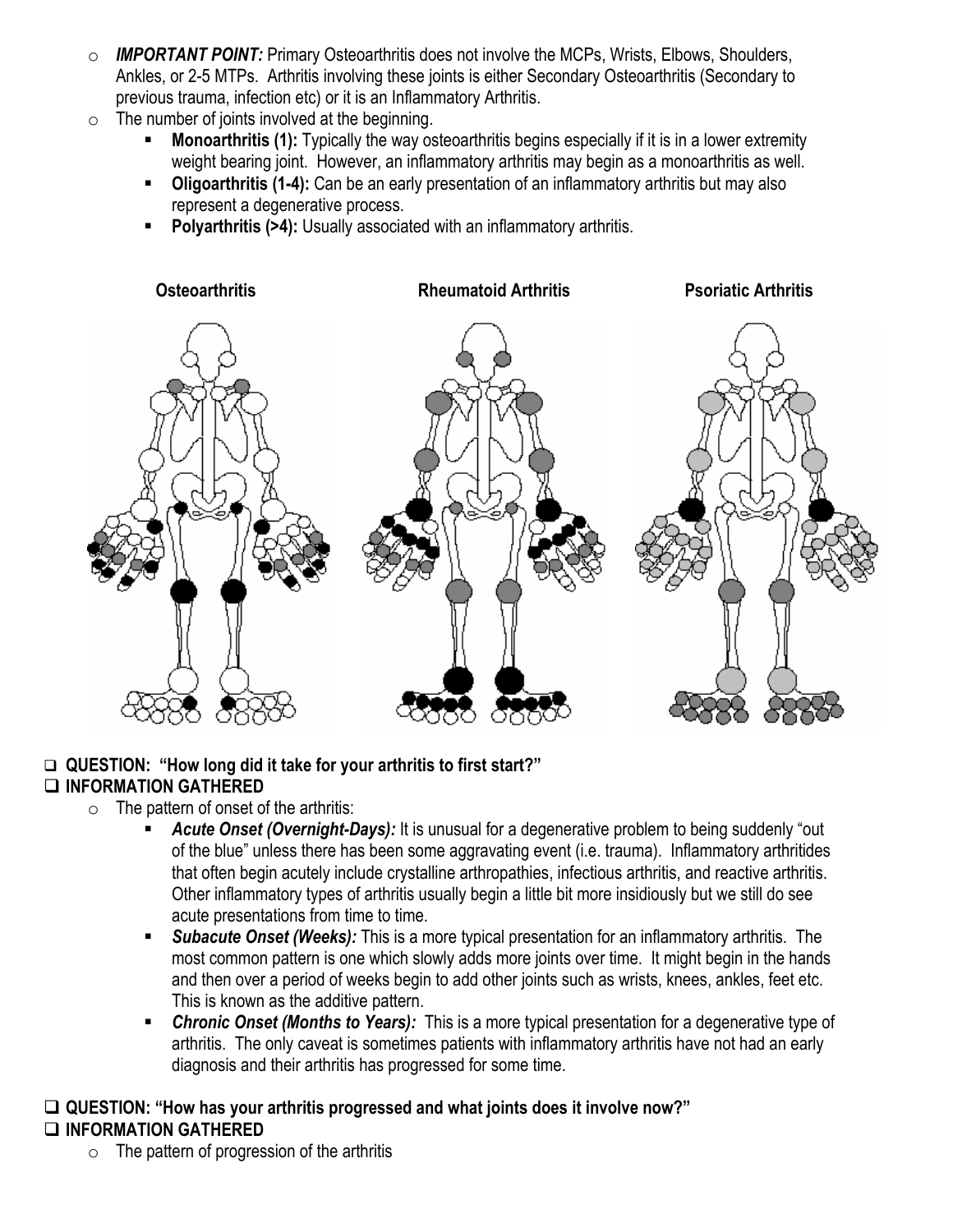- *Unchanged from the Onset:* The arthritis began and has not affected any more joints. This would be more typical for a degenerative type of arthritis.
- *Additive Pattern:* Again, this begins with joints becoming progressively added over time. The patient might say, "It began in my right wrist and then two weeks later my hands became swollen, stiff, and sore and then about a week later my knees became stiff and sore." This is very typical for the progression of an inflammatory arthritis.
- **Palindromic Pattern:** The begins with a joint becoming involved and reaching peak intensity over 24 hours and then resolving just as quickly as it came on. This pattern of progression is found to be "bizarre" by most patients. A patient might say, "My knee started to hurt on Saturday and on Sunday I couldn't walk and then by Monday it felt fine again".
	- SIDE NOTE: A palindrome is a word that is the same coming as going. For example, the word "racecar" is the same when spelled forwards or backwards! Cool! Palindromic arthritis is the same coming as going; in other words, it comes on quickly and leaves quickly.
- *Intermittent Pattern:* Some inflammatory arthritides can come intermittently affecting a joint or joints for some time before settling down and then affecting another joint.
- $\circ$  The pattern of joint involvement now
	- Again, as above is the pattern Inflammatory or Degenerative see diagrams above.
- $\circ$  The number of joints which are now involved.
	- $\blacksquare$  Monoarthritis (1)
	- Oligoarthritis (1-4)
	- $\blacksquare$  Polyarthritis (>4)

# **INFLAMMATORY FEATURES OF THE ARTHRITIS**

## **QUESTION: "Do you notice swelling in your joints?"**

# **INFORMATION GATHERED**

- o Swelling in the joints can be indicative of an inflammatory problem. Osteoarthritis can also be associated with swelling but it may not be as dramatic as swelling with an inflammatory arthritis.
- $\circ$  Be specific when you ask this question. If the patient tells you that their hands swell then ask them exactly where and what joints. Is it the DIPs, PIPs, MCPs, wrists, extensor or flexor tenosynovium, or just the whole hand in general?
- $\circ$  Patients with Fibromyalgia will also complain of swelling in the joints. For example, they might complain of swelling of the whole hand. If you press on and ask them, in particular, what joints in the hand swell they will usually not be able to point to specific joints. That being said, inflammatory arthritis can also do the same but it is important to try to distinguish.

# **QUESTION: "Do your joints become warm to the touch?"**

# **INFORMATION GATHERED**

- o This question is tricky because flaring osteoarthritis and the joints involved in an inflammatory arthritis may both be mildly warm.
- $\circ$  "Hot" joints are usually associated with redness and seen with infection, gout, and reactive arthritis.

#### **QUESTION: "Do your joints turn colours such as pink or red?" INFORMATION GATHERED**

- $\circ$  Arthritic conditions where the joints turn bright red (usually very painful): Infection, Gout, Reactive Arthritis, and sometimes Psoriatic Arthritis when it is very acute although this is very rare.
- o The joints of patients with other types of inflammatory arthritis DO NOT turn red unless something else is going on. Patients with rheumatoid arthritis may notice their joints becoming purple.
- $\circ$  The joints of patients with osteoarthritis DO NOT turn red unless something else is going on.

# **DIURNAL PATTERN OF THE ARTHRITIS**

**QUESTION: "When you wake up in the morning do your joints feel stiff and sore?"** 

#### **INFORMATION GATHERED**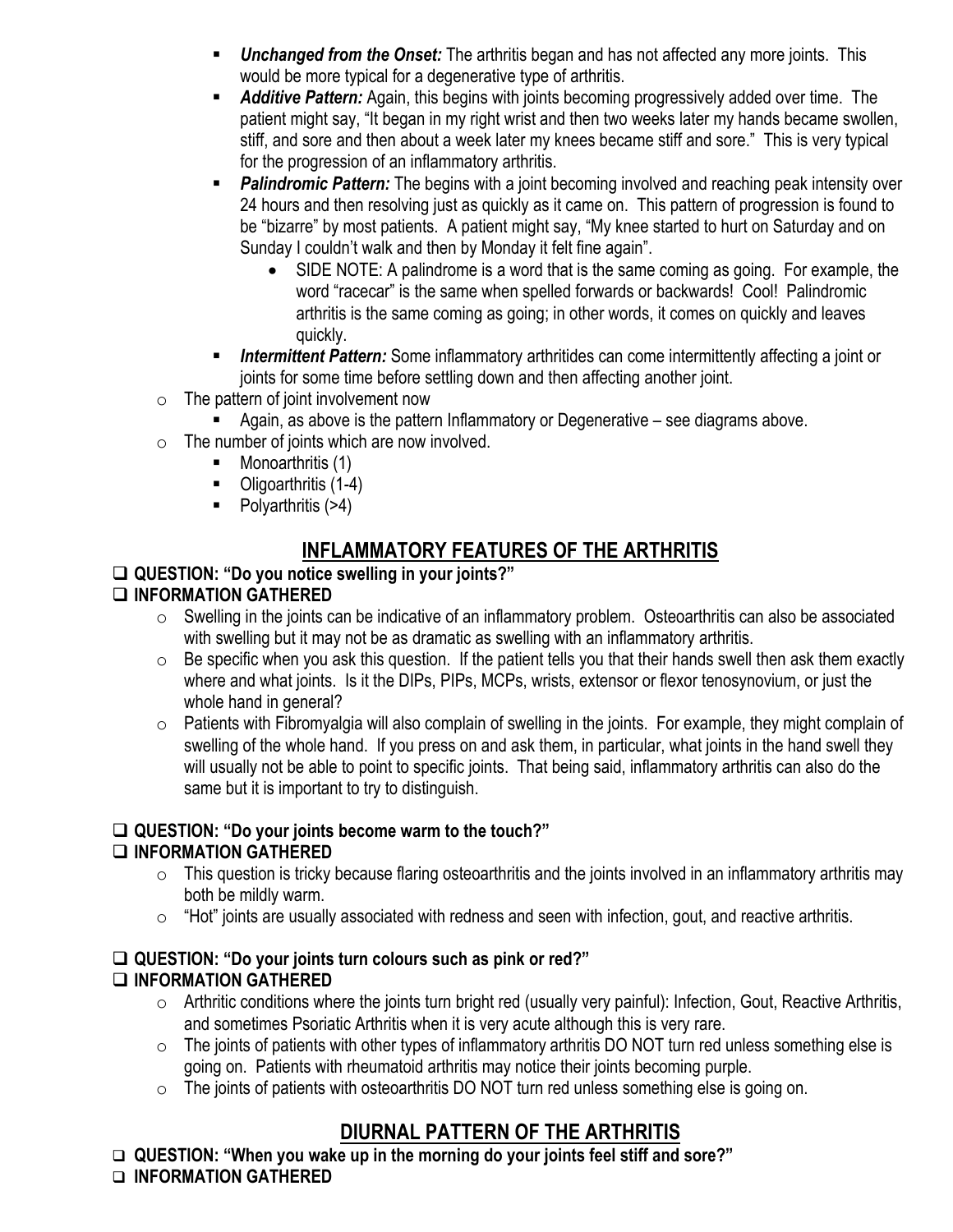- $\circ$  Almost every person with arthritis will feel stiff and a little sore in the morning.
- $\circ$  It is important to try and distinguish between pain and stiffness.

### **QUESTION: "How long does it take for you to feel as best as you are going to feel for the rest of the day?" INFORMATION GATHERED**

- o Patients with Osteoarthritis can have morning stiffness that usually lasts 15-30 minutes.
- o Patients with inflammatory arthritis will have prolonged morning stiffness which lasts at least one hour. As a patient rests or sleeps inflammation continues with inflammatory fluid building up in and around the joints. When the patient wakes up to get going this buildup of fluid makes them feel stiff. As they get moving the fluid is eventually reabsorbed (lymphatics & venous) and the patient feels looser.

## **QUESTION: "Where do you feel the morning stiffness?"**

## **INFORMATION GATHERED**

 $\circ$  Patients with inflammatory arthritis can feel stiff all over but can usually tell you that the stiffness is confined to joint areas. Patients with Fibromyalgia will also complain of morning stiffness but it is more generalized complaining of stiffness from head to toe in muscles and in joints.

### **QUESTION: "Do you ever have days when you have no morning stiffness?"**

### **INFORMATION GATHERED**

- o Patients with inflammatory arthritis usually have some degree of morning stiffness everyday. Their disease does fluctuate and therefore the degree of morning stiffness will as well but it is usually present in some capacity.
- $\circ$  Patients with fibromyalgia may say that they feel stiff and sore for 4 days out of the week and the other 3 they have no morning stiffness at all. This would be an unusual pattern for a true inflammatory arthritis.

#### **QUESTION: "Is your arthritis usually better or worse as you get moving/ with activity?" INFORMATION GATHERED**

- $\circ$  Patients with osteoarthritis will inevitably become worse as they use the involved joint.
- o Patients with inflammatory arthritis will usually become better as they get moving. However, if they do too much they can become worse towards the end of the day. I call this a bimodal diurnal pattern. Patients with longer standing inflammatory arthritis may have accompanying secondary degeneration causing them to become worse as they use their joints.

Patterns of Stiffness and Soreness in Inflammatory Arthritis throughout the day:



# **CONSTITUTIONAL FEATURES**

### **QUESTION**

o "Has your energy level changed?"

### **INFORMATION GATHERED**

 $\circ$  Any painful condition can have an impact on energy levels and the perception of energy as patients work with the pain.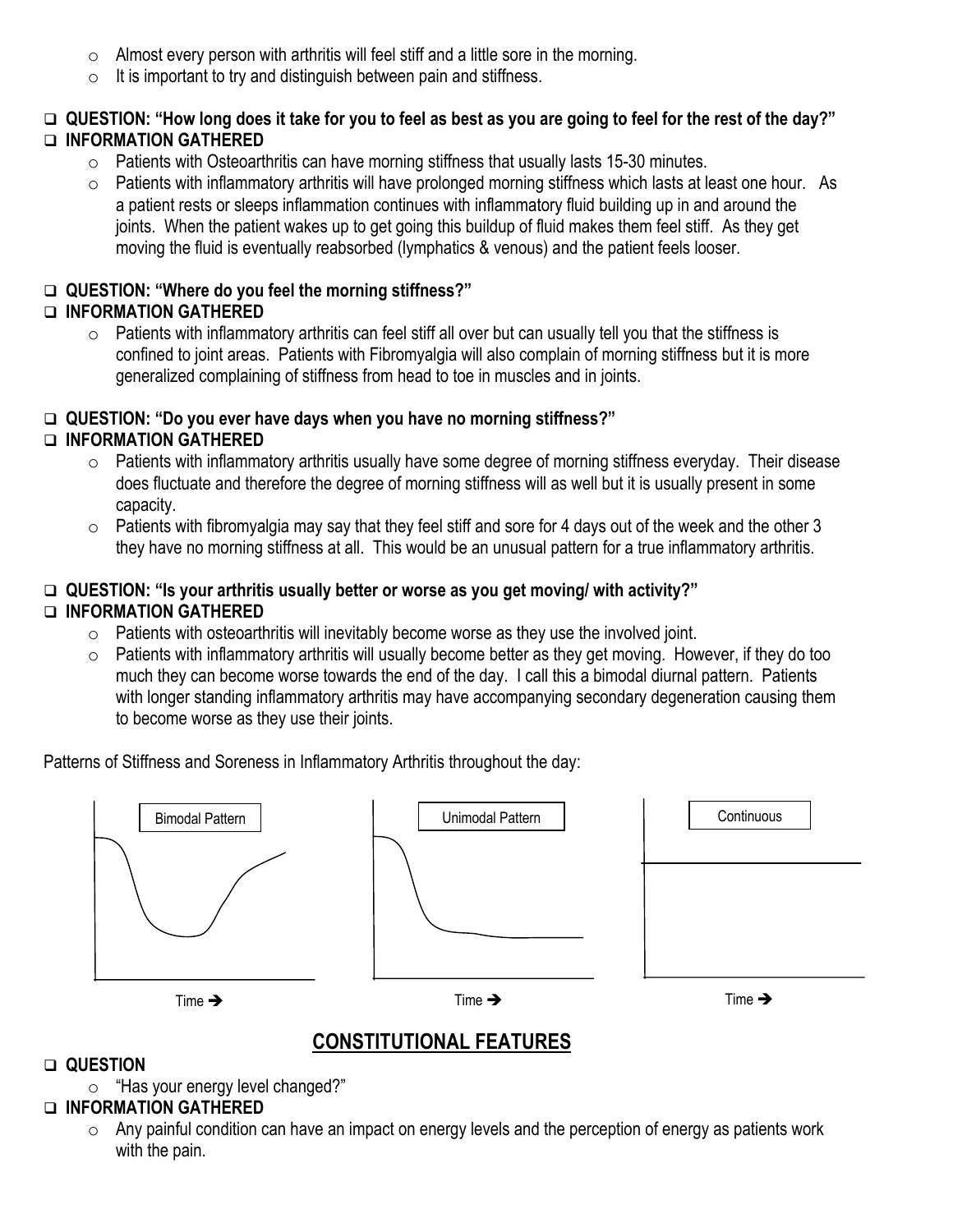- o Patients with inflammatory arthritis and connective tissue diseases notice a reduction in their energy level and associated fatigue. In particular, some patients (especially those with SLE) can discern fatigue from their illness from fatigue due to other causes.
- o All patients with fibromyalgia have low energy.
- $\circ$  Patients with osteoarthritis should have normal to slightly lower energy as well.

## **QUESTION**

o "How well do you sleep at night and do you feel refreshed when you wake in the morning?"

## **INFORMATION GATHERED**

- o Is the sleep at night comfortable or uncomfortable and why so.
- $\circ$  Is the sleep continuous or interrupted?
	- **Bad bed partner**
	- Pain from arthritis
	- **Up to the bathroom**
- $\circ$  Is the sleep restorative or non-restorative?
	- Sleep which is non-restorative can make coping with day to day life (especially when in pain) very difficult. When fatigued, pain can be perceived at a higher level.

# **QUESTION**

o "Do you have any fevers or chills?"

## **INFORMATION GATHERED**

- $\circ$  Fevers should not be seen with osteoarthritis.
- $\circ$  It is unusual to have a fever accompany an otherwise uncomplicated inflammatory arthritis. If a patient with an inflammatory arthritis develops a fever think of infection first, especially if they are taking immunosuppressive medications.
- o Fevers are more commonly seen with diseases such as Infectious Arthritis, Gout, Adult Onset Still's Disease, Lupus etc.

# **QUESTION**

o "Have you lost any noticeable weight?"

# **INFORMATION GATHERED**

- $\circ$  Weight loss can be a part of the presentation of an inflammatory arthritis.
- $\circ$  Otherwise patients usually report weight gain due to immobility.

# **SOCIAL & FUNCTIONAL INQUIRY**

### **QUESTION**

- $\circ$  "Are you able to perform your normal activities of daily living independently?"
	- **Personal Hygiene** 
		- Can you dress yourself?
		- Can you bathe yourself?
		- Can you groom yourself?
	- **Household Chores** 
		- Can you cook your meals?
		- Can you clean the house?
		- Can you shop for food?
	- Mobility
		- How far can you comfortably walk?
		- How long can you comfortably stand?
		- Can you drive a car?
	- **Employment** 
		- Are you able to work?
		- What type of work do you do?
		- Have you taken any time off work because of your arthritis?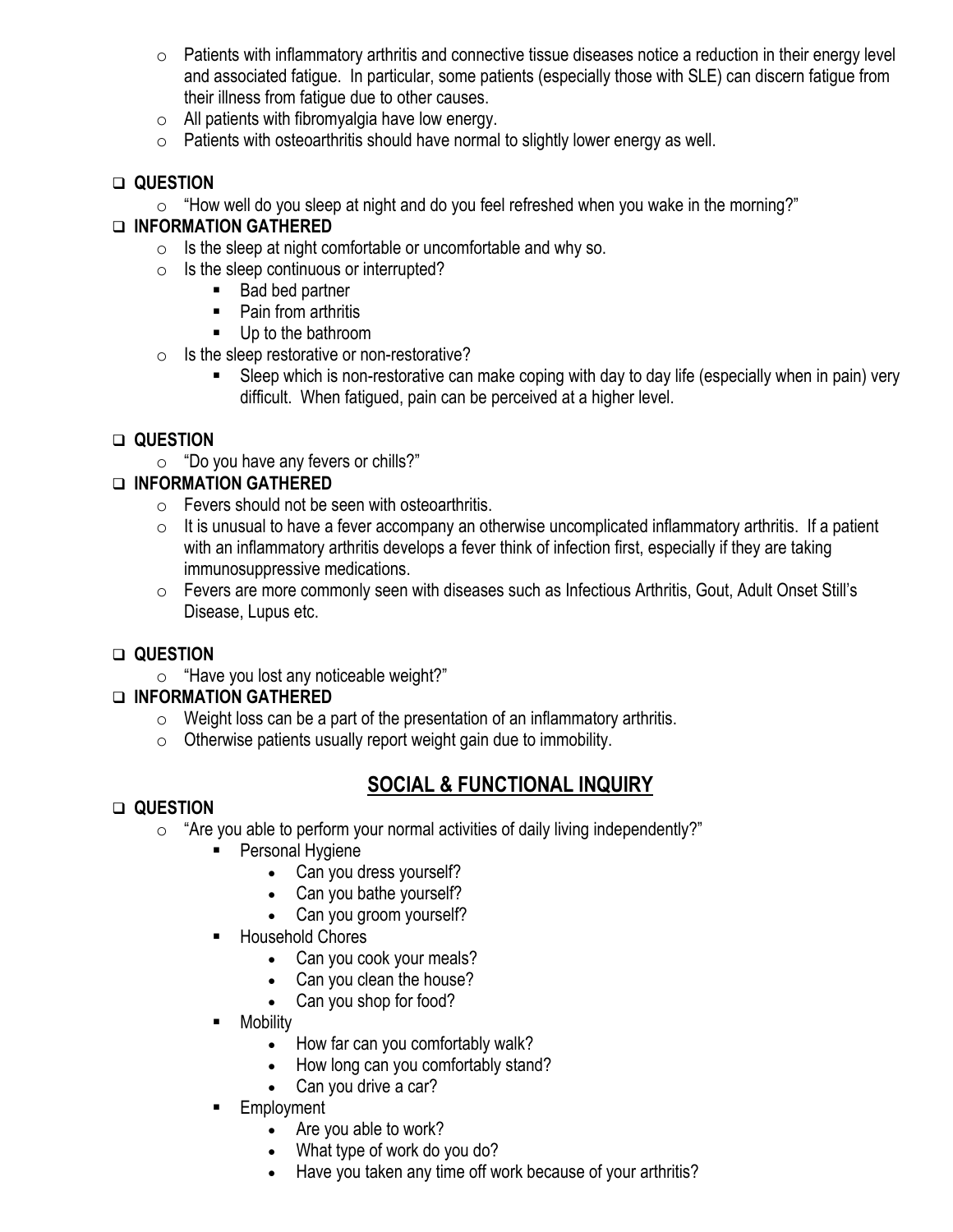- Social Support
	- Who do you live with?
	- Do you have family nearby who can help you?
	- What other supports do you have?

# **INFORMATION GATHERED**

- o When treating patients with arthritis it is very important to determine their level of functioning.
	- We know that people who present with a significant reduction in their normal functioning tend to do worse over time.
	- When we are treating arthritis we are looking for a meaningful improvement in the level of functioning.
	- Rheumatologists often use a tool known as a Health Assessment Questionnaire or HAQ to determine the level of disability in their patients. The HAQ is often accompanied by 10 cm scales pertaining to sleep, fatigue, pain, and overall global health.
	- An employment history is essential. Did you know that 50% of patients with RA will not be working 10 years from the initial diagnosis? It is important to address vocational issues early in the disease course so vocational counseling can begin immediately. A patient with RA with a manual labour job will might not fair as well as if the patient worked in an office with less physical demand on his or her joints.

#### **QUESTION: "Have you had to give up any activities because of your arthritis?" INFORMATION GATHERED**

 $\circ$  Patients function at all different levels. Some patients may be able to perform all of their activities of daily living but have had to give up other activities. Imagine an Olympic caliber volleyball player who can function quite well day to day but has had to give up volleyball. This also has a serious impact on this person's life.

## **QUESTION: "Do you smoke?"**

# **INFORMATION GATHERED**

- $\circ$  Smoking can have an adverse effect on arthritis in the following ways:
	- Smokers are less likely to respond to medications (e.g. Plaquenil in SLE)
	- **Smokers can have worse disease (e.g. More rheumatoid nodules)**
	- **Smokers have an increased risk of cardiovascular disease**

### **QUESTION: "How much alcohol do you drink?"**

# **INFORMATION GATHERED**

 $\circ$  It is important to determine alcohol consumption as it can interact unfavourably with some of the medications used to treat the rheumatic diseases.

# **QUESTION: "Are you employed or on disability?"**

# **INFORMATION GATHERED**

 $\circ$  This is also a very important question. Patients who are on disability are not likely to return to work and tend to do worse than patients who manage to keep working.

# **QUESTION: "Do you have private medical insurance?"**

# **INFORMATION GATHERED**

 $\circ$  Given the cost of medications it is important to determine if patients have assistance in paying for them.

### **QUESTION: "Financial difficulties?"**

### **INFORMATION GATHERED**

 $\circ$  Very important when prescribing medications as some medications can be very expensive

### **QUESTION: "Sexual Health Issues?"**

### **INFORMATION GATHERED**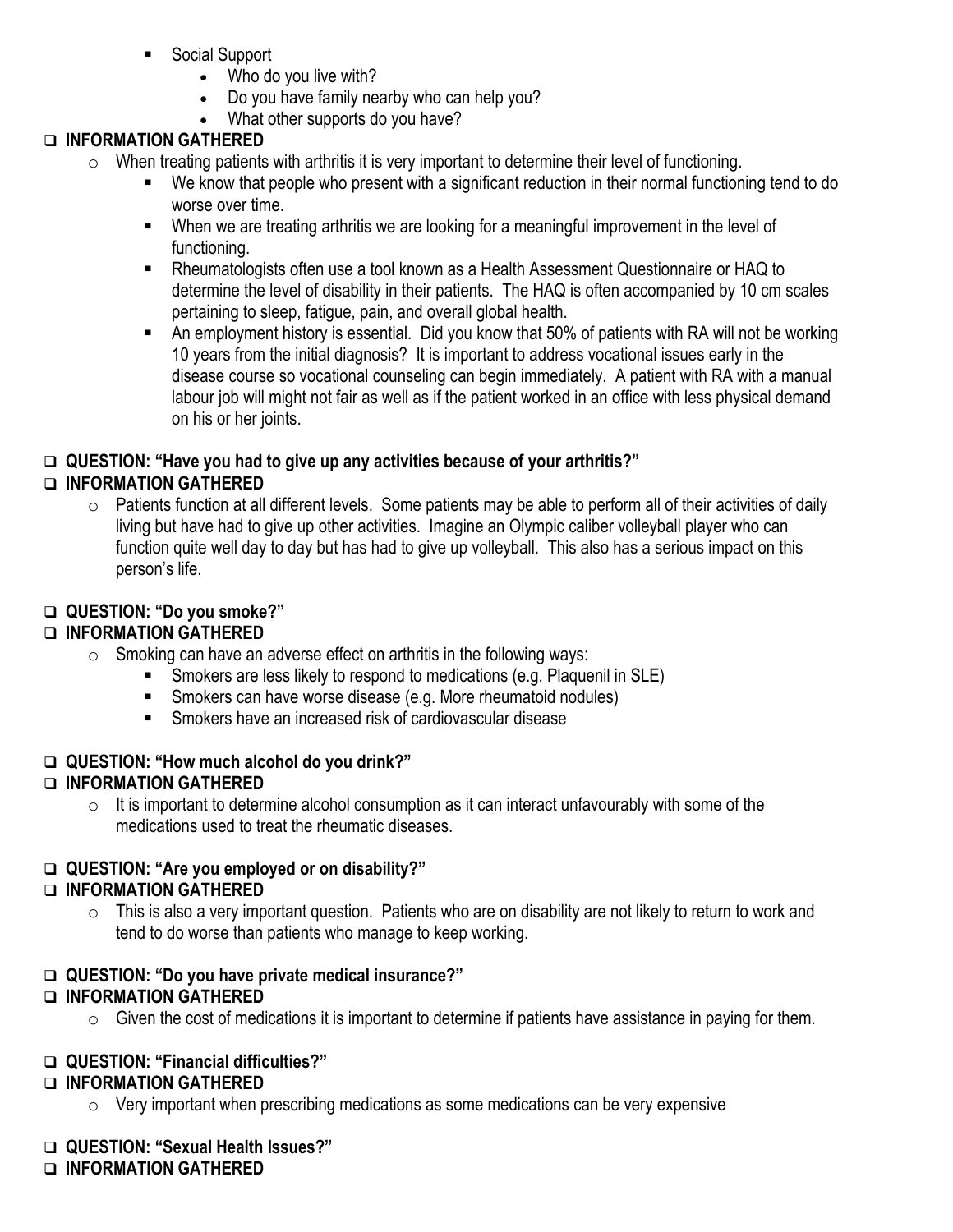o This issue is usually left until you know the patient a little better and feel comfortable discussing issues about sexual health as it pertains to patients with arthritis.

# **RHEUMATOLOGIC & GENERAL REVIEW OF SYSTEMS**

**The review of systems in rheumatology serves three purposes:** 

- **1. To gather evidence pertaining to risk factors for diseases**
- **2. To gather evidence pertaining to associated factors for diseases**
- **3. To obtain further evidence of other medical problems**

#### *General Review of Systems*

- o Heart Disease
- o Pulmonary Disease
- o Renal insufficiency
- o Hepatic problems
- o Neurologic problems
- $\circ$  Special Sensory problems Vision & hearing

### *Are there any Clues to suggest this might be Infectious?*

- o Bacterial
	- Usually just monoarticular very red and warm joint
	- Associated Fevers and Chills
	- $\blacksquare$  Portal of entry skin wound, chest, urine, diarrheal illness
	- **Prior underlying joint abnormality prosthetic joint, RA, OA**
- o Viral
	- Usually acute polyarticular onset
	- Known exposure to parvovirus
	- May have an associated rash Parvovirus
	- **Duration less than 6 weeks**
	- Other people sick at home
	- Hepatitis & HIV
		- Sexual transmission, blood transfusions, tattoos, IVDU
		- Known hepatitis B or C
		- Known HIV
- $\circ$  Sexually transmitted
	- **Sexual history**
	- Genital sores or discharge
	- **D** Other Rashes
	- **Fevers/Chills**
- o Other
	- History of travel
- *Are there any Clues to suggest this might be RA?*
- o Risk Factors
	- **Strong family history?**
- o Associated Symptoms
	- Rheumatoid Nodules?
	- Sicca Features?
	- Raynaud's Phenomenon?
	- Ocular Inflammation?
	- **Pulmonary Involvement?**
	- Carpal Tunnel Syndrome?

### *Are there any Clues to suggest Seronegative Spondyloarthritides?*

- o Psoriasis or Family history of Psoriasis?
- o Nail Changes?
- $\circ$  Other Rashes Reactive arthritis?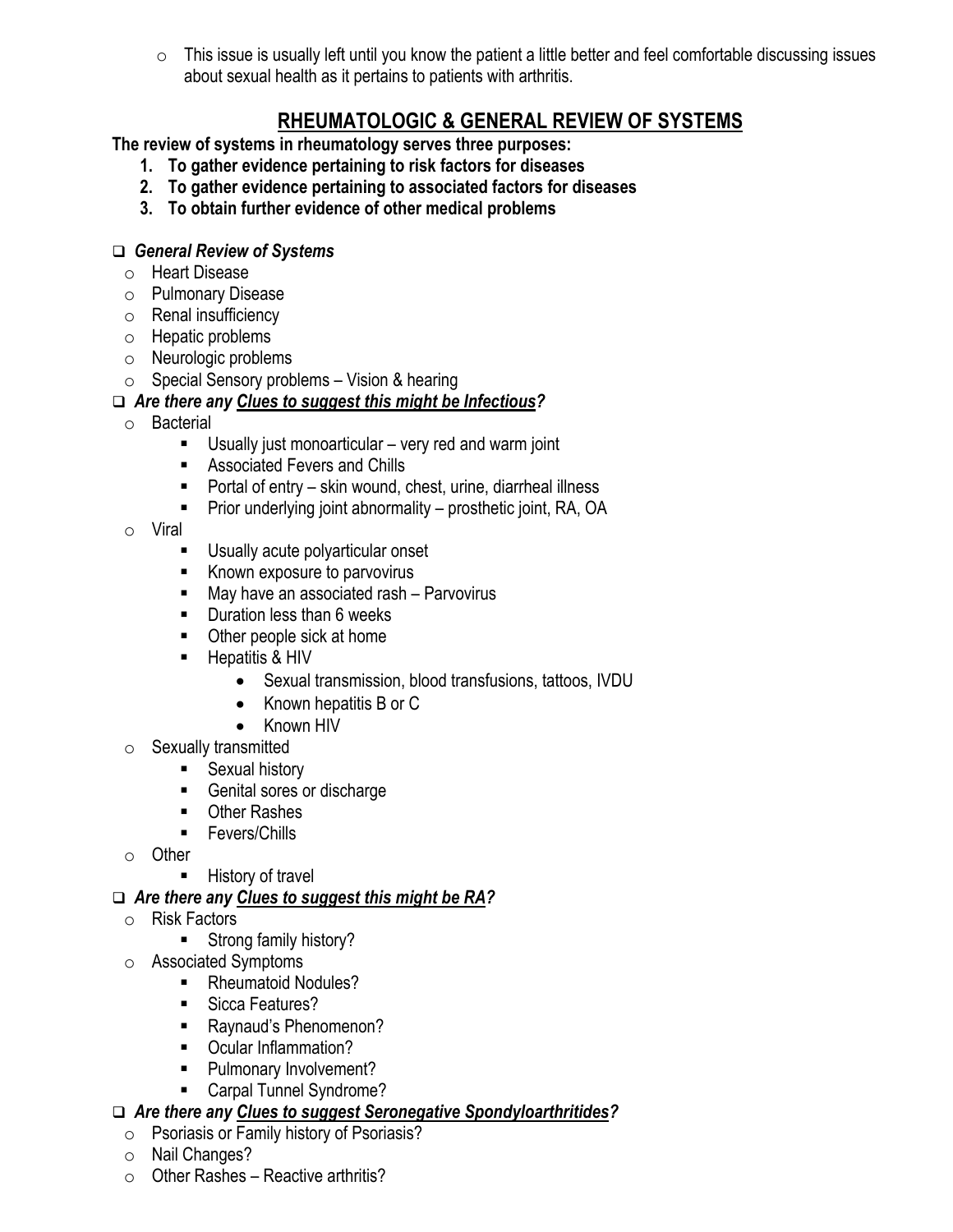- o History or Family history of Inflammatory Spinal Disease?
- o Prodromal Diarrheal or Urinary Tract Infection?
	- Usually occurs 10-14 days preceding the onset of arthritis but can be up to 4 weeks afterwards.
- o Predominant Lower Limb Involvement?
	- Can be a feature of reactive arthritis, Ankylosing spondylitis, and arthritis associated with IBD
- o Symptoms to suggest Inflammatory Bowel Disease?
- o History or Entheseal Pain (Achilles, Plantar Fasciitis, patellar tendonitis, rotator cuff tendonitis, costochondritis etc)?
- o History of Dactylitis (Sausage like digit)?
- o History of Ocular Inflammation?
- o Carpal Tunnel Syndrome?

# *Are there any Clues to suggest a Connective Tissue Disease?*

- o Alopecia
- o CNS Symptoms
	- Headaches
	- **Psychiatric Illness**
	- **•** Other neurologic illness
- o PNS Symptoms
	- Neuropathy
- o Oral or Nasal Ulceration, nosebleeds, or chronic sinusitis
- o Lymphadenopathy
- o Skin Rashes
	- Malar Rash
	- Photosensitive Rash
	- Other Rashes
- o Raynaud's Phenomenon
- o Pulmonary Problems
	- **Pleuritic Chest Pain**
	- New onset SOB
	- New onset Cough
- o Cardiac Problems
- o Gastrointestinal Problems
- o Renal Problems
	- Known renal disease
	- New onset hypertension
	- **-** Hematuria
	- **Proteinuria**
- o Miscarriages
- o Blood Clots

# *Are there any Clues to suggest Crystalline Arthritis?*

- o Gout
	- Past history of gout / family history of gout
	- Diuretic use
	- Alcohol abuse
	- **Renal Calculi or renal insufficiency**
	- **Hypothyroidism, hyperparathyroidism**
	- Associated with hypertension, obesity, insulin resistance, hypercholesterolemia

# *Are there any Clues to suggest a Degenerative Pattern?*

- $\circ$  Genetic Family History
- o Advanced age
- $\circ$  Obesity lower extremity OA
- o Female gender
- o Prior trauma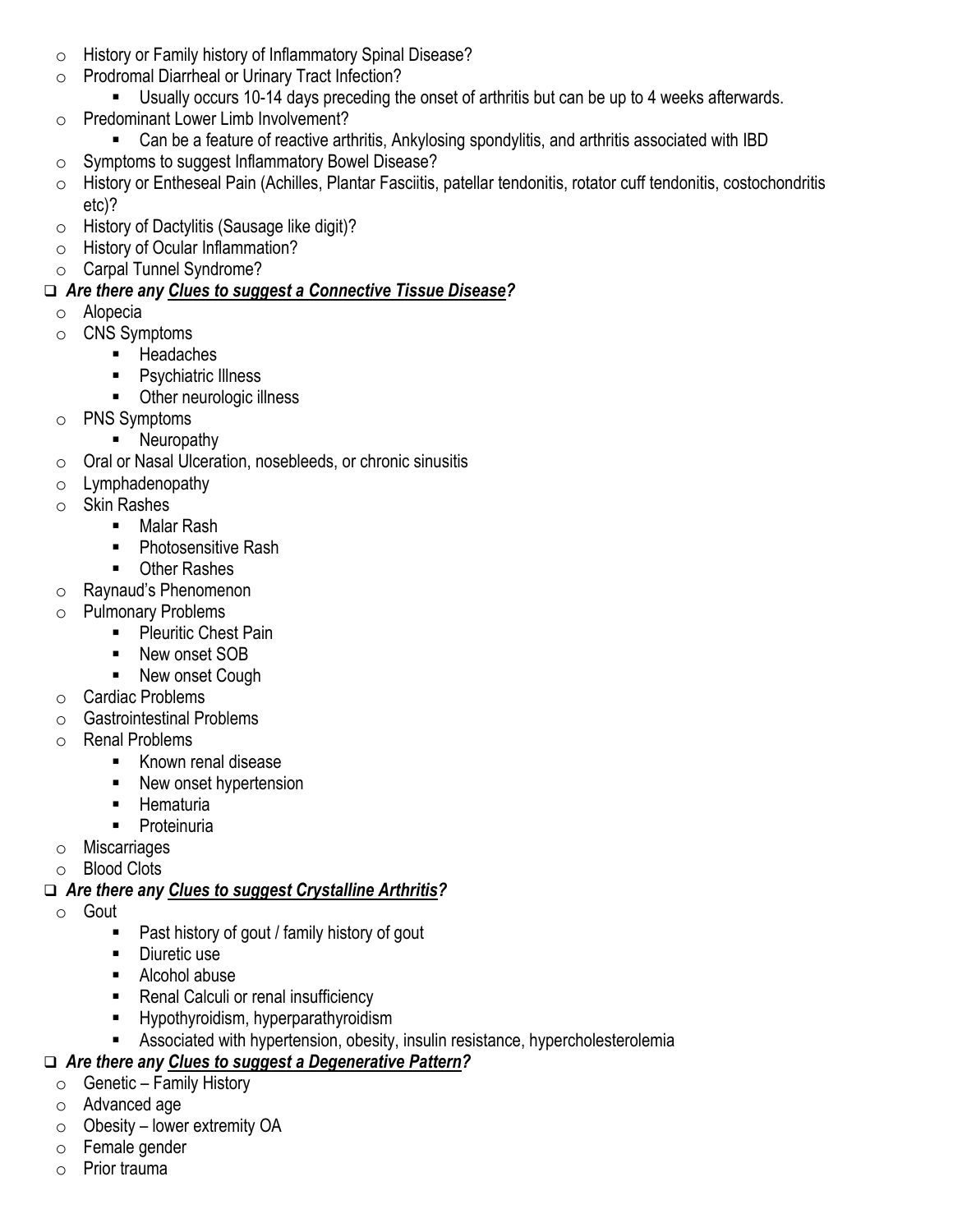# **MEDICATION SAFETY ASSESSMENT**

This can often be done during a review of systems and social history. In rheumatology, there are a number of medications used which can have adverse effects. It is very important to document prior medical problems to reduce the frequency of adverse medication related events. Specifically, the following should be addressed:

*Risk Factors for Peptic Ulcer Disease* – The risk of peptic ulceration in RA is higher than the general population.

- $\circ$  Prior History of an ulcer or GI bleed of any type
- $\circ$  Concurrent use of anticoagulants Coumadin
- o Heavy use of Alcohol
- o Concurrent use of steroids

*Evaluation for Cardiac Disease* – This is important for a few reasons:

- o Patients with chronic inflammatory diseases (RA & SLE) have an increased risk of coronary artery disease. It is important to control all modifiable risk factors to improve survival.
	- Smoking
	- **Diabetes**
	- **E** Cholesterol
	- Weight Exercise programs & diet
	- **Hypertension**
- $\circ$  Congestive heart failure Some medications may make this worse
	- **Corticosteroids**
	- NSAIDs
	- **Biologics**
- $\circ$  Atherosclerotic disease Some medications might make this worse (controversial)
	- COXIBs
	- **Estrogens**
- *Evaluation for Liver Disease* Important to ask as many of our medications (methotrexate) are hepatotoxic and many others are metabolized hepatically.
	- o Alcohol intake, Hepatitis
		- NSAIDs
		- **Methotrexate**
		- **Azathioprine**
		- **Leflunomide**
		- Sulfasalazine rare
- *Evaluation for Renal Disease* Important to ask as some of our medications may be nephrotoxic while many others are renally excreted.
- *Pregnancy & Lactation*  Many of our medications are absolutely contraindicated in pregnancy and lactation. It is VERY important to discuss pregnancy and lactation plans with all patients (particularly women) of child bearing potential.

# **PREVIOUS INVESTIGATIONS**

This is self explanatory and the investigations should be recorded.

# **PREVIOUS TREATMENTS**

It is imperative to ask about previous treatments. I find that many residents and students ask about previous treatments but don't ask if they worked or not. A common scenario is as follows: Patient: "I took the methotrexate but it didn't work and they stopped it" Physician: "How long did you take it for?" Patient: "About 4 weeks"

Physician: "How many tablets did you take a week?"

Patient: "About 3"

Physician: "Did you have any side effects"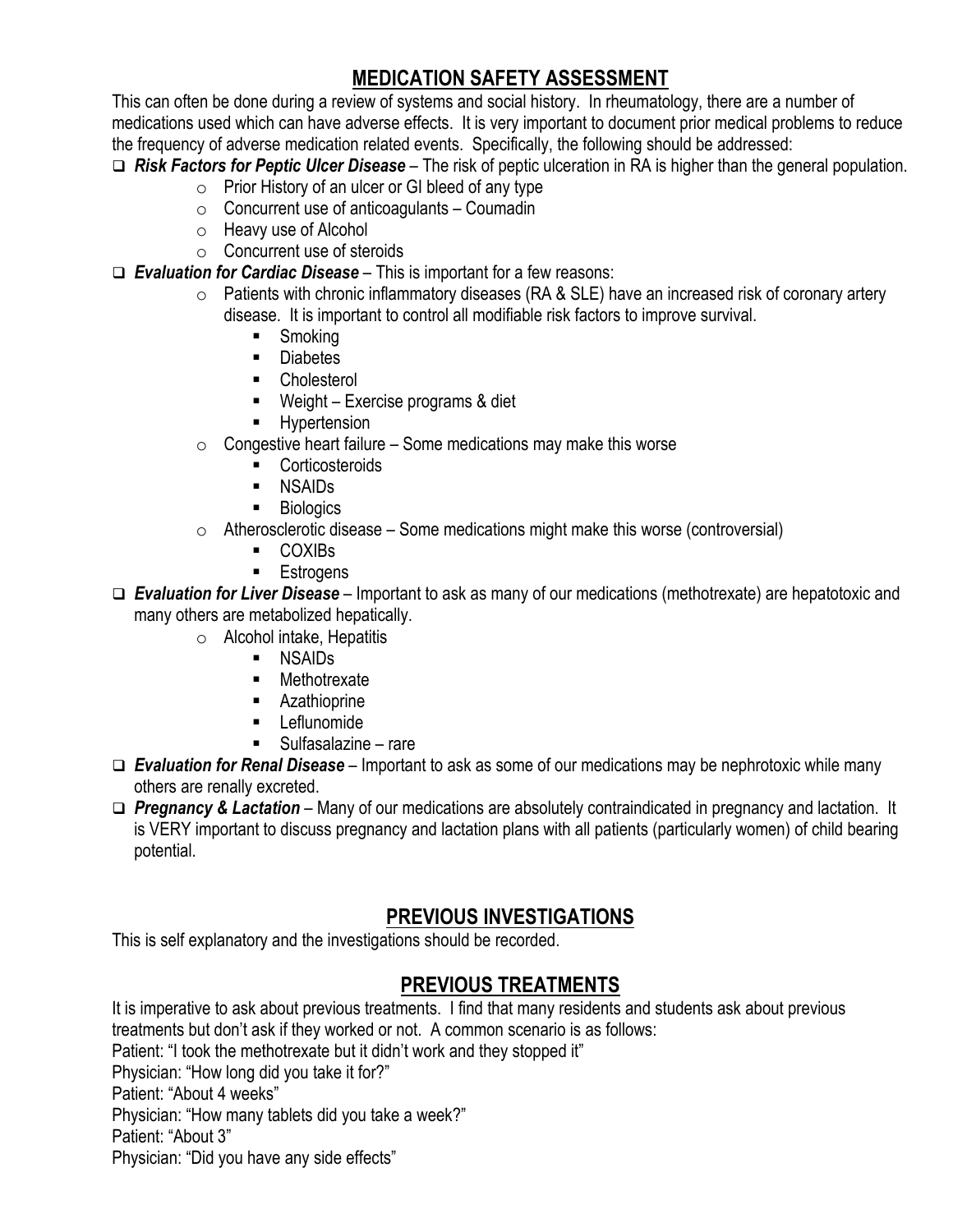### Patient: "No"

Clearly in this case the patient was not given a proper dose or duration of Methotrexate to see if it was efficacious or not. The methotrexate was stopped prematurely. This patient was restarted on appropriate doses of methotrexate and for an appropriate length of time and it worked for her. When asking about medication I always ask what they were on and then how well it worked. For example, "Rate for me on a scale of 1 to 10 how well the naproxen worked for you?", or "Would you say that the naproxen helped you 10%, 50% or 90%?" Both of these scales give good indications of how well the treatment worked.

### Non-Pharmacologic

- o Physiotherapy
- o Occupational Therapy
- o Chiropractor
- o Massage

### □ Pharmacologic

- o Analgesics
- o NSAIDs
- o DMARDs
- o Steroids
- o Biologics

# **FAMILY HISTORY**

A family history of arthritis can be very useful. Most inflammatory arthritides do not tend to have as strong a familial history as osteoarthritis. Below is an example of diseases and their family histories:

 $\Box$  Adult Still's Disease – Familial cases are exceedingly rare.

- $\Box$  Ankylosing Spondylitis A first degree relative with AS increases the risk to 5-20%.
- $\Box$  Behcet's Disease Familial cases are exceedingly rare.
- □ Calcium Pyrophosphate Deposition Reported familial/hereditary forms of CPPD.
- $\Box$  Churg Strauss Syndrome No familial association.
- $\Box$  Complex Regional Pain Syndrome No familial association.
- $\Box$  Diffuse Idiopathic Skeletal Hyperostosis May be a genetic component as there is a particularly high prevalence of DISH in the Pima Indians in Arizona, USA.
- $\Box$  Fibromyalgia More common in family members with FM.
- $\Box$  Gout Familial cases are common and an independent risk factor for gout.
- $\Box$  Inflammatory Muscle Disease No familial association.
- $\Box$  Microscopic Polyangiitis No familial association.
- $\Box$  Mixed Connective Tissue Disease No familial association.
- $\Box$  Neuropathic Arthropathy Family history of diabetes.
- $\Box$  Osteoarthritis Familial cases are very common with heritability of primary OA of the hands reported in as many as 65% of cases.
- $\Box$  Osteoporosis Family history is very common with osteoporosis and family history of a fracture is a major risk factor for future history of a fragility fracture.
- $\Box$  PMR/GCA There is a slightly higher risk for patients with siblings with GCA.
- $\Box$  Polyarteritis Nodosa No associated family history
- $\Box$  Psoriatic Arthritis A 50 fold increase for first degree relatives with psoriatic arthritis. Fathers are twice as likely to transmit the disease. Monozygotic twins have a 70% concordance rate.
- $\Box$  Reactive Arthritis May be a small increased risk given the passage of HLA-B27
- $\Box$  Relapsing Polychondritis No associated family history
- □ Rheumatoid Arthritis Does not frequently aggregate in families, however, familial cases are well reported.
- $\Box$  Sjogren's Syndrome An increased risk is present among family members.
- $\Box$  Systemic Lupus Erythematosus An increased risk with 5-12% of family members having SLE.
- $\Box$  Systemic Sclerosis There are reported clusters but these are extremely rare.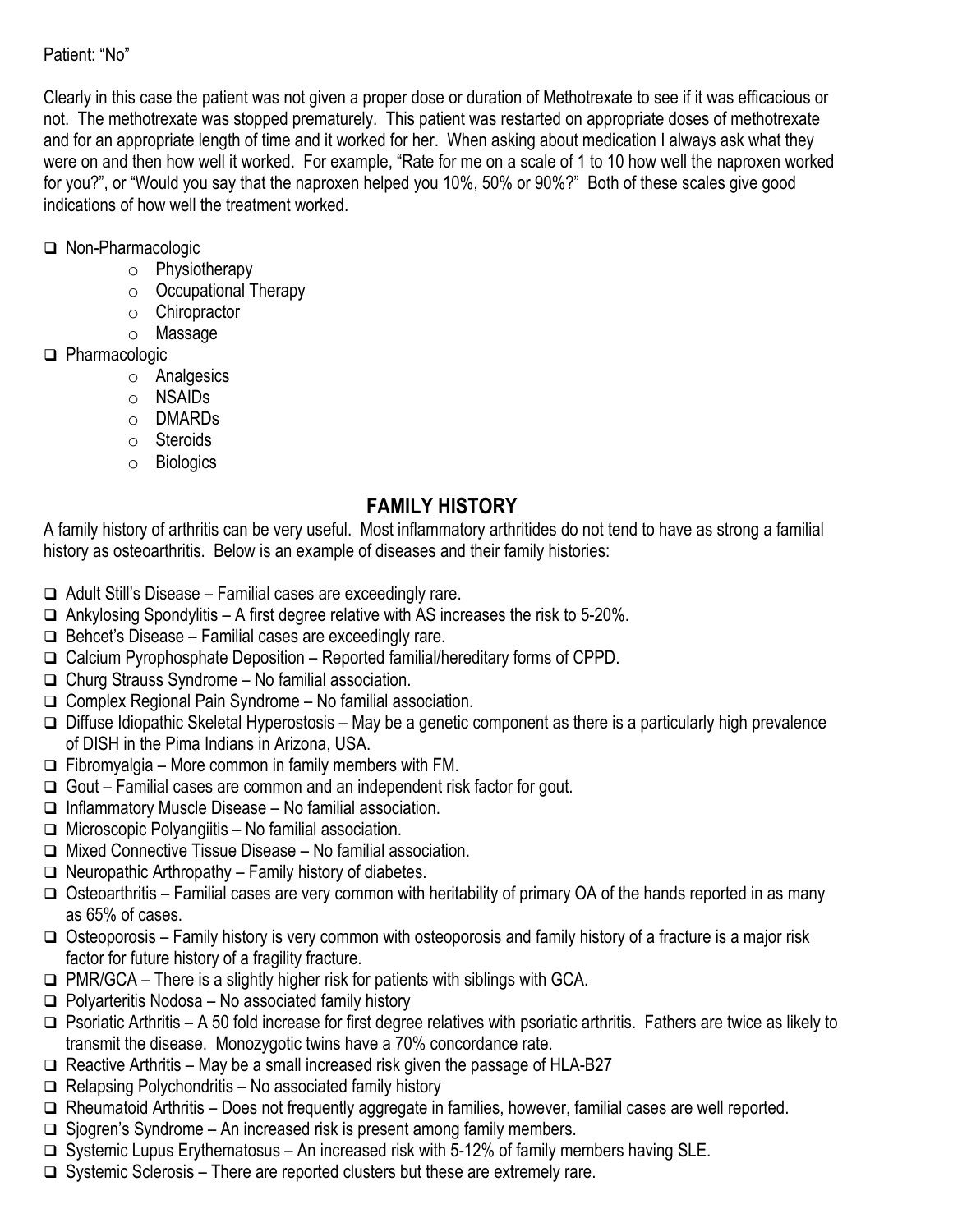- $\Box$  Takayasu Arteritis Very rare (case reports) of familial clusters.
- $\Box$  Wegener's Granulomatosis No associated family history.

# **SUMMARIZING THE HISTORY**

After completing a relevant arthritis history it is often very useful to summarize your history. The physical examination is then performed to provide further evidence for the disease in question.

# **FORMULATION OF A DIFFERENTIAL DIAGNOSIS:**

After summarizing the history it is important to formulate an initial differential diagnosis prior to the physical examination. This is an important step as it is can be a useful guide to focus your examination. For example, the physical examination of a patient suspected of having a connective tissue disease will be different from a patient suspected of having OA of the knee.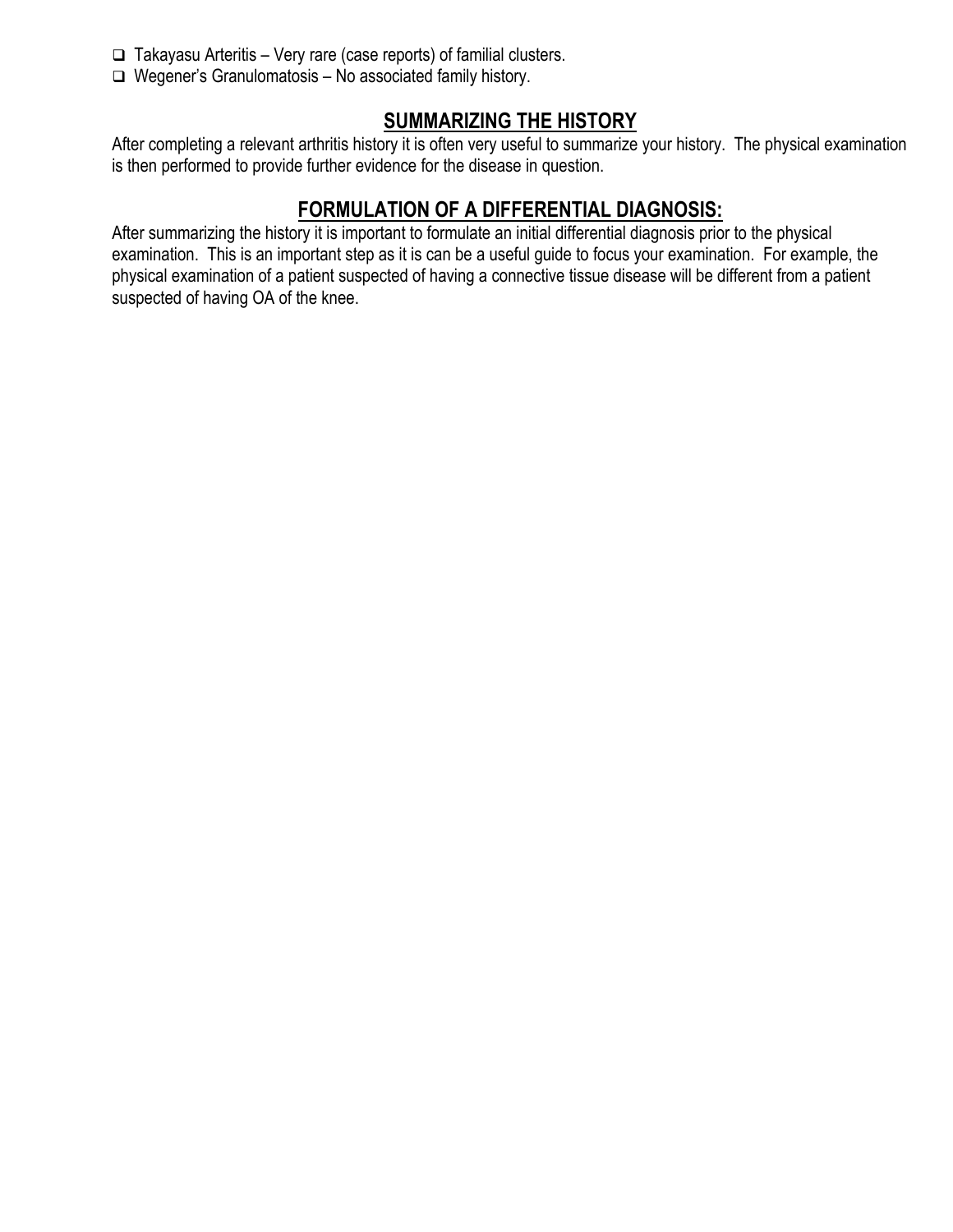# **ARTHRITIS DIFFERENTIAL**

#### *1. Infectious Arthritis*

- a. Viral
	- i. HIV, hepatitis B/C, Parvo B19, EBV, Rubella
- b. Bacterial
	- i. Gonococcal
		- ii. Non-Gonococcal
			- a. Gram positive (75-80%)
			- b. Gram negative (20-25%)
		- ii. Rickettsia
	- iii. Mycoplasma
- c. Rheumatic Fever
- d. Bowel Bacterial Overgrowth
- e. SAPHO
- f. Mycobacterium
	- i. Tuberculosis
- g. Fungal
	- i. Coccidioidomycosis
	- ii. Sporotrichosis
	- iii. Blastomycosis
	- iv. Cryptococcus
	- v. Histoplasmosis
- h. Spirochetes
	- i. Borrelia Burgdorferi (Lyme)
	- ii. Treponema Pallidum (Syphilis)

#### *2. Crystalline Arthropathies*

- a. Monosodium Urate Deposition (GOUT)
- b. Calcium Pyrophosphate Deposition (CPPD)
- c. Basic Calcium Phosphate Deposition

#### *3. Rheumatoid Arthritis & Variants*

- a. Rheumatoid Arthritis (RA)
- b. Juvenile Inflammatory Arthritis (JIA)
- c. Adult Still's Disease (ASD)

#### *4. Seronegative Arthritides*

- a. Psoriatic Arthritis (PsA)
- b. Ankylosing Spondylitis (AS)
- c. Reactive Arthritis (ReA)
- d. Enteropathic Arthritis (EA)
- e. Undifferentiated Spondyloarthropathy

#### *5. Connective Tissue Diseases*

- a. Systemic Lupus Erythematosus (SLE)
- b. Sjogren's Syndrome (SS)
- c. Inflammatory Myopathies (PM/DM)
- d. Systemic Sclerosis (SSc)
- e. Overlap Syndromes
- f. Mixed Connective Tissue Disease (MCTD)
- g. Undifferentiated CTD (UCTD)
- h. Relpasing Polychondritis (RP)
- i. Behcet's Disease (BD)
- j. Vasculitides
	- i. Large Vessel
	- ii. Takayasu Arteritis (TA)
	- iii. Giant-Cell Arteritis (GCA)
- k. Medium Vessel
	- i. Polyarteritis Nodosa (PAN)
	- ii. Kawasaki's Disease (KD)
	- iii. Isolated CNS vasculitis
- l. Small Vessel
- i. Hypersensitivity Vasculitis (drugs, infection)
- ii. ANCA associated (WG, CSS, MPA) vasculitis
- iii. Cryoglobulinemic vasculitis
- iv. Henoch Schonlein Purpura (HSP)
- v. Vasculitis secondary to CTD
- vi. Malignancy associated vasculitis
- vii. Vasculitis mimics Sepsis

#### *6. Degenerative Arthritides*

- a. Primary Osteoarthritis
- b. Secondary Osteoarthritis
	- i. Hereditary -Type II collagen defect
	- ii. Mechanical Post traumatic
	- iii. Metabolic Hemochromatosis (HC), CPPD
	- iv. Neurovascular (see below)

#### *7. Arthritis Associated with Systemic Disease*

- a. Sarcoidosis
	- b. Metabolic
		- i. Hemochromatosis
		- ii. Wilson's
		- iii. Amyloidosis
		- iv. Lipids
	- c. Endocrine
		- i. Diabetes
		- ii. Acromegaly
		- iii. Thyroid
		- iv. Parathyroid
	- d. Hematologic
		- i. Hemophilia
		- ii. Sickle Cell
		- iii. Thalassemia
		- iv. Leukemia, Myeloma
	- e. Malignancy
		- i. Carcinomatous polyarthritis, metastatic disease
		- ii. Myositis
		- iii. Hypertrophic osteoarthropathy

#### *8. Neoplasms*

a. Pigmented Villo Nodular Synovitis (PVNS)

*11. Arthritis Associated with Trauma (Burns, frostbite etc)* 

- b. Synovial Chondromatosis
- c. Synovioma

*10. Soft-Tissue Rheumatism* 

#### *9. NeuroVascular*

- a. Avascular Necrosis (AVN)
- b. Neuropathic Arthritis

a. Fibromyalgia (FM)